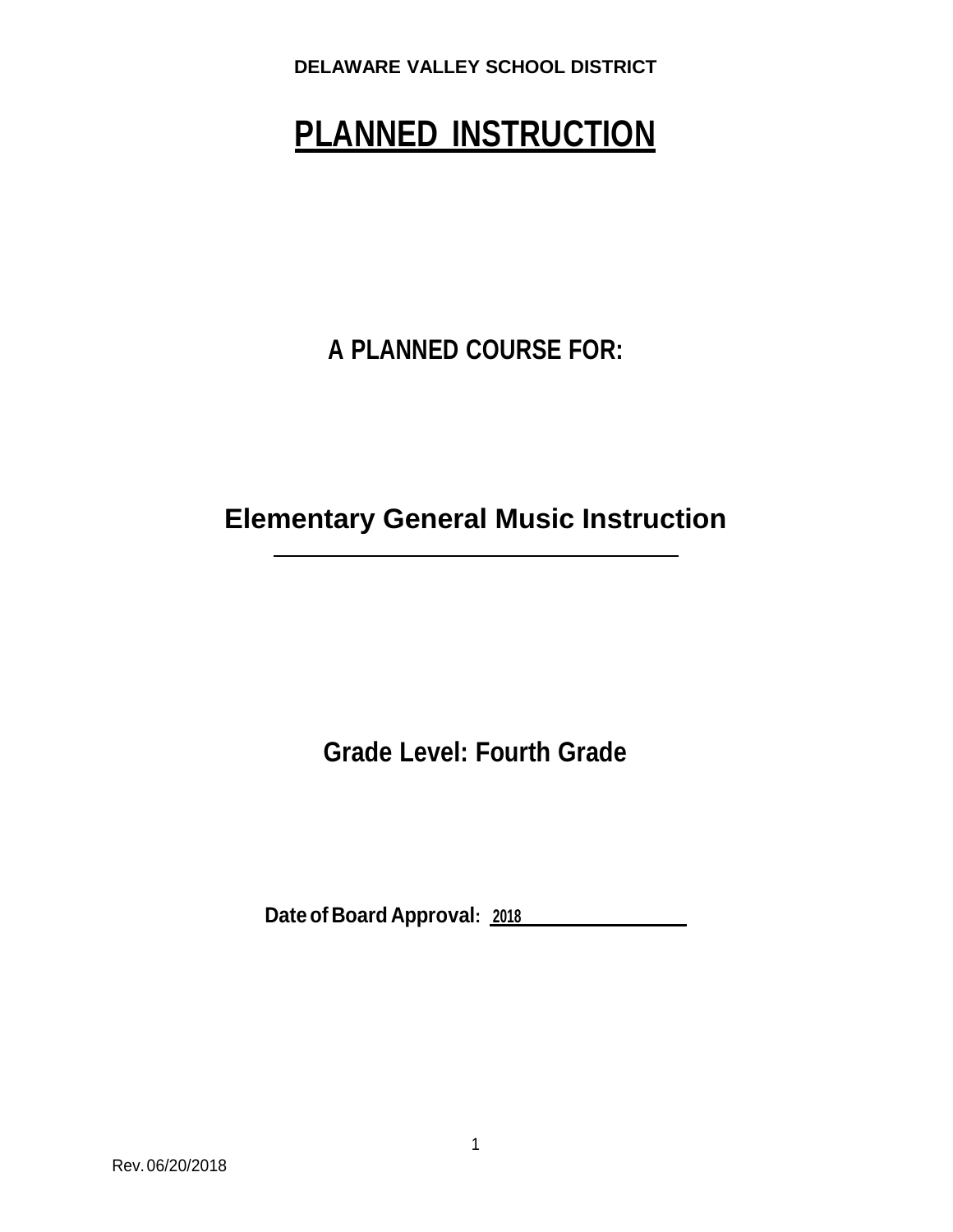# **Planned Instruction**

# **TitleofPlannedInstruction:ElementaryGeneral Music**

**Subject Area: Music Grade(s): Fourth Grade**

**Course Description:**

**In this course, students will continue to expound upon their knowledge of all musical concepts learned in previous years, adding to theirrepertoire of knowledge in the realms of pitch and rhythm. Students will learn sixteenth note rhythms, single eighth note rhythms, and single eighth rests. Students will also add the pitches "fa" and "ti" to their melodic foundation, completingthediatonic scale. Classroom instrumentswill continue tobe a large part of preparation and reinforcement ofthese music fundamentals. Good vocal production willbe consistently required, aswell as independent singingthroughtheuseof canons and partnersongs.Theelementarygeneralmusiccurriculumisonewhichspiralsfrom kindergarten through fifth grade; therefore, all concepts taught are ongoing throughout the students' entire elementarymusic education.**

**Time/Credit forthe Course: 72 days**

**Curriculum Writing Committee: Robert Burns, Emily Kondracki, Brian Krauss, Jessica Stokes**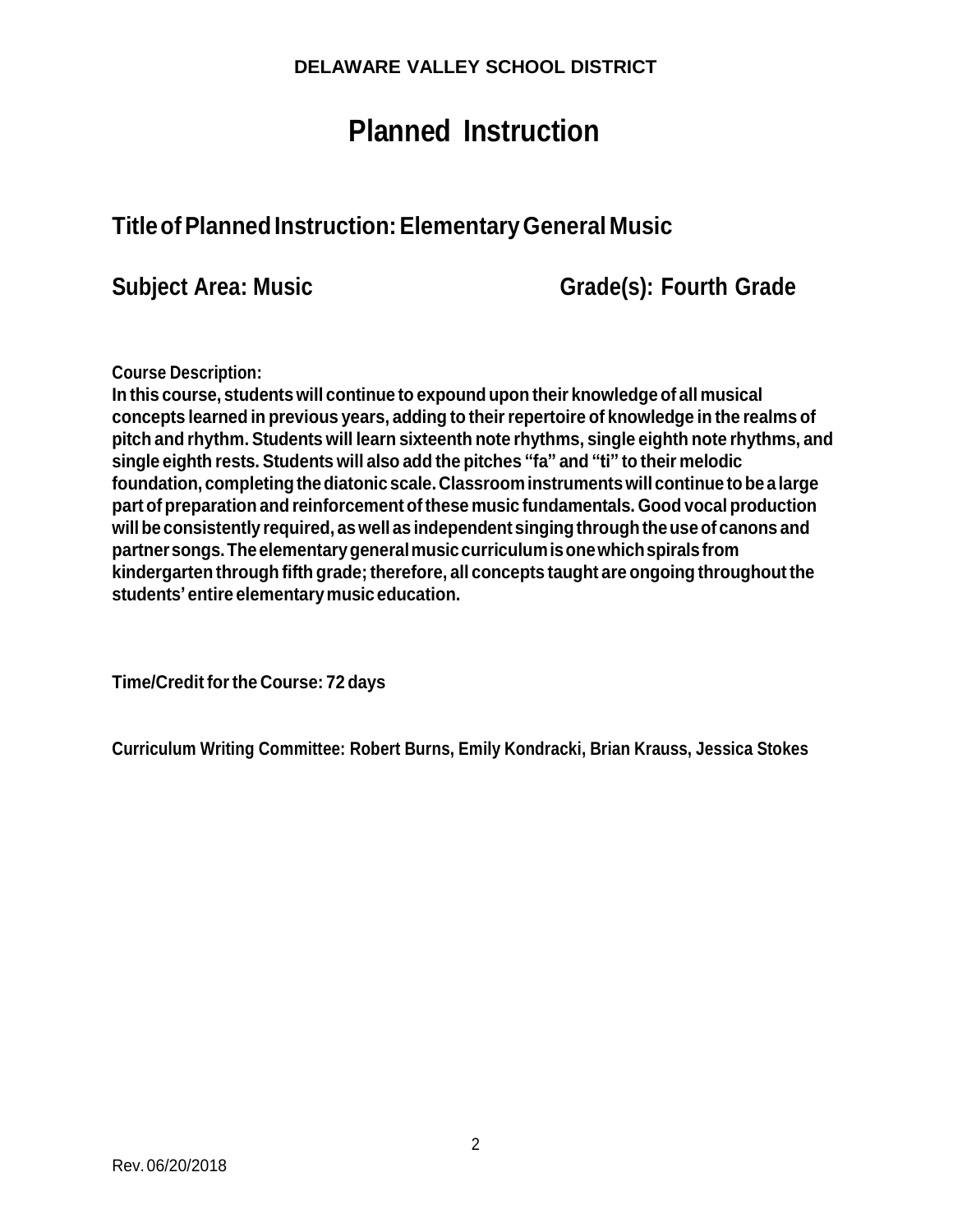# **Curriculum Map**

#### **1. MarkingPeriodOne:**

- Review all material learned in third grade general music. **8days**
- Notation,reading, and performance of the pentatonic scale. **11days**
- **● Goals:**
	- i. Understand and apply all material learned third grade general music.
	- ii. Notate, read, and perform the pitches of the pentatonic scale accurately.

#### **2. MarkingPeriod Two:**

- Notation, reading, and performance of beamed sixteenth note rhythms. **8days**
- Notation, reading, and performance of the pitch "fa." **11days**
- **● Goals:**
	- i. Notate, read, and perform beamed sixteenth note rhythms accurately.
	- ii. Notate, read, and perform the pitch "fa" accurately.

#### **3. MarkingPeriodThree:**

- Notation,reading,and performance of eighthrestsand anacrusis. **8days**
- Notation, reading, and performance of the pitch "ti." **11days**
- **● Goals:**
	- i. Notate, read, and perform eighth rests and anacrusis rhythms accurately.
	- ii. Notate, read, and perform the pitch "ti" accurately.

#### **4. Marking Period Four:**

- Notation, reading, and performance of sixteenth-eighth note combinations. **8 days**
- Review all fourth grade material. **11days**
- **● Goals:**
	- i. Notate, read, and perform sixteenth-eighth note rhythms accurately.
	- ii. Show understanding of all fourth grade material.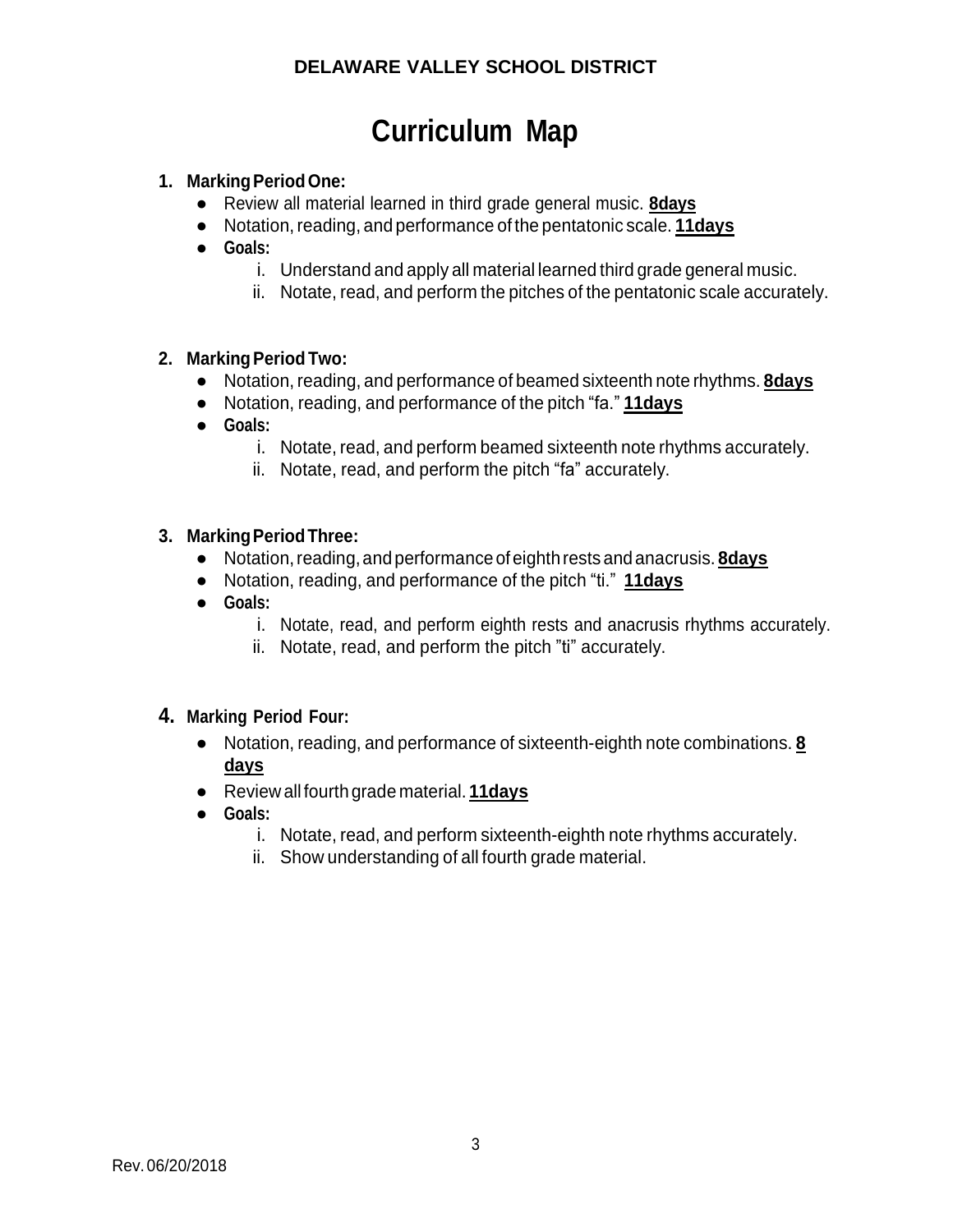# **Curriculum Plan**

**Unit#1: PentatonicScale MarkingPeriod:** First Marking Period (18 Days)

#### **Standard(s):**

**PA Department of Education Academic Standards for the Arts and Humanities**

9.1.5A, 9.1.5.B, 9.1.5.C, 9.1.5.D, 9.1.5.E, 9.1.5.H, 9.1.5.K, 9.2.5.A, 9.2.5.G, 9.2.5.K, 9.3.5.A, 9.3.5.E

#### **National Association for Music Education Core Music Standards**

MU:Cr.1.1.4a, MU:Cr1.1.4b, MU:Cr2.1.4a, MU:Cr2.1.4b, MU:Cr3.1.4a, MU:Cr3.2.4a, MU:Pr4.1.4a, MU:Pr4.2.4a, MU:Pr4.2.4b, MU:Pr4.2.3c, MU:Pr4.3.4a, MU:Pr5.1.4a, MU:Pr5.1.4b, MU:Pr6.1.4a, MU:Pr6.1.4b, MU:Re7.1.4a, MU:Re8.1.4a, MU:Re9.1.4a, MU:Cn10.04a, MU:Cn11.04.a,

#### **Anchor(s):**

R4.A.1, R4.A.2, R4.B.1, R4.B.2, R4.B.3

#### **Big Idea(s):**

The skills, techniques, elements, and principles of the arts can be learned, studied, refined, and practiced.

**Essential Questions:** How does rehearsal affect a musician's skills?

**Concepts:** Musicians rehearse to improve skills.

**Competencies:**Documenttherehearsalprocessandexplainhowitaffectsperformance.

Artists use tools and resources, as well as their own experiences and skills, to create art.

**Essential Questions:** How does music sound when it is performed by different groups? **Concepts:** Different groups of voices or instruments have different sounds.

**Competencies:**Experimentwith different instrument/voice groupings and explainhowthose choices affect music.

The arts provide a medium to understand and exchange ideas.

**Essential Questions:** How can music tell a story?

**Concepts:** There are styles of music that are written to tell stories.

**Competencies:** Perform and describe music that tells a story.

There are formal and informal processes used to assess the qualities of works in the arts.

**EssentialQuestions:** How do people use different models of artistic criticism to determine the quality of music works?

**Concepts:** People use different models to determine the quality of musical works.

**Competencies:** Read, discuss, and respond to different examples of artistic criticism.

**Overview:** The pentatonic scale is a fundamental musical concept about pitch and interval, through which students may better comprehend the reading, notation, performance, and improvisation of music.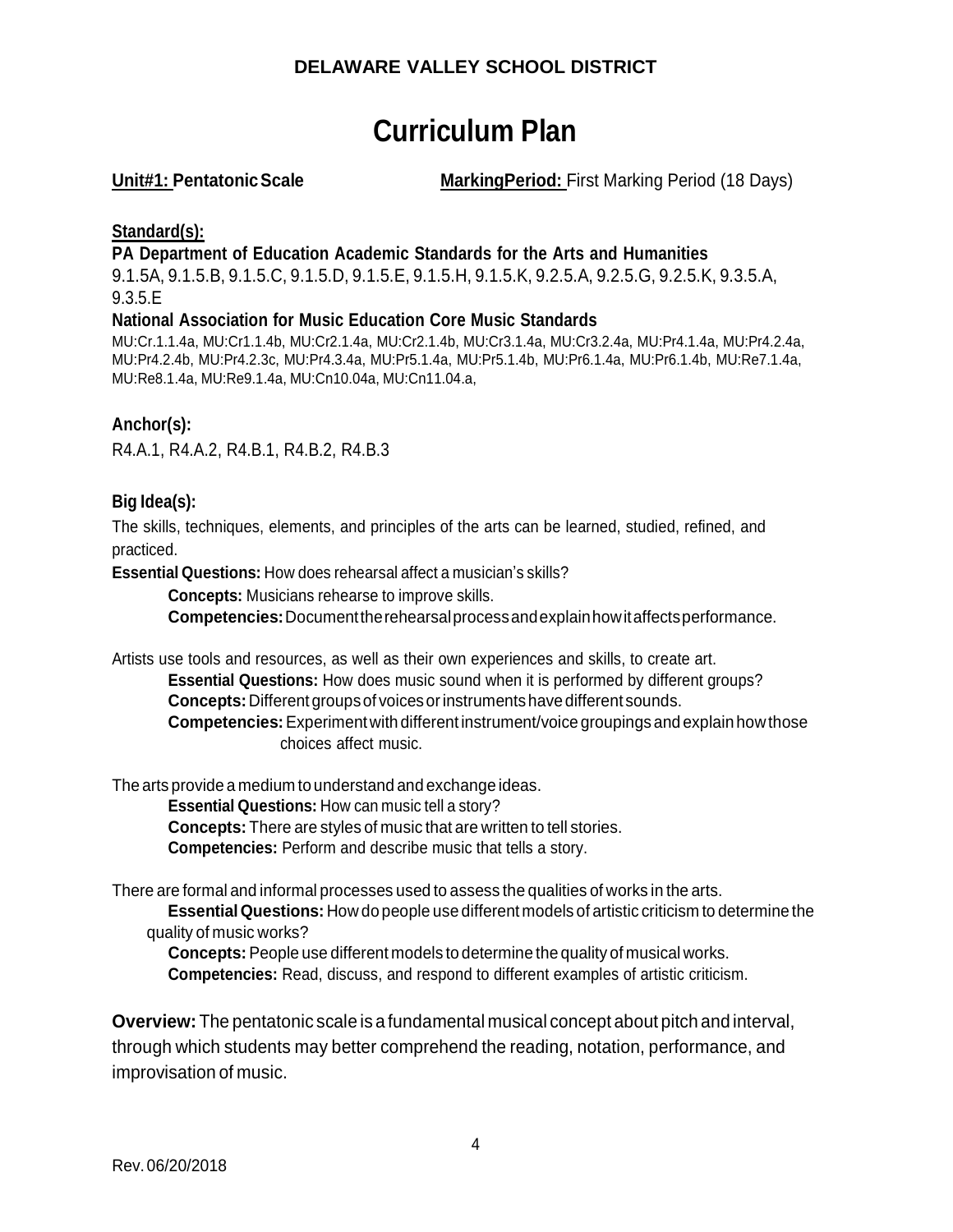**Goals:** Students will be able to demonstrate an understanding of the construction of the pentatonic scale, using a pattern of intervals, through composing, improvising, singing,reading, labeling,andsinging the pitches.

#### **Objectives:**

- 1. Students will be able to define the pentatonic scale. (DOK 1)
- 2. Students will be able to identify the interval patterns in the pentatonic scale. (DOK 2)
- 3. Students will be able to demonstrate pentatonic scale intervals in improvisation and dictation. (DOK 2)
- 4. Students will be able to recognize, interpret, and create compositions using the pentatonic scale within given constructs. (DOK Levels1, 2, and4)

#### **Core Activities and Corresponding Instructional Methods:**

- **1.** Direct instruction on the pentatonic scale.
- **2.** Use of a pattern of intervals to draw pitches on a staff and form a pentatonic scale
- **3.** Echothepentatonic scale,beginningonanyscaledegree.
- **4.** Read the pentatonic scale from the musical staff.
- **5.** Compose short pieces using the pitches and intervals of the pentatonic scale.

#### **Assessments:**

- **o Diagnostic:** Classroom observation, classroom discussion
- **o Formative:** Classroom observation, classroom discussion, performance assessment
- **o Summative: c**lassroom observation, classroom discussion, performance assessment

#### **Extensions:**

- 1. Students will create their own pattern of intervals and draw the pitches on the staff to form a pentatonic scale.
- 2. Students will transpose known melodies from one tonality to another.
- 3. Given a known song, students will identify the appropriate scale based upon the tonal center of the melody.
- 4. Given a rhythmic base, students will improvise an accompaniment to a known song using the pentatonic scale.

#### **Correctives:**

- **1.** Students will sing songs based on different scale patterns and discuss the differences.
- **2.** Given a set of intervals, students will label the pitches.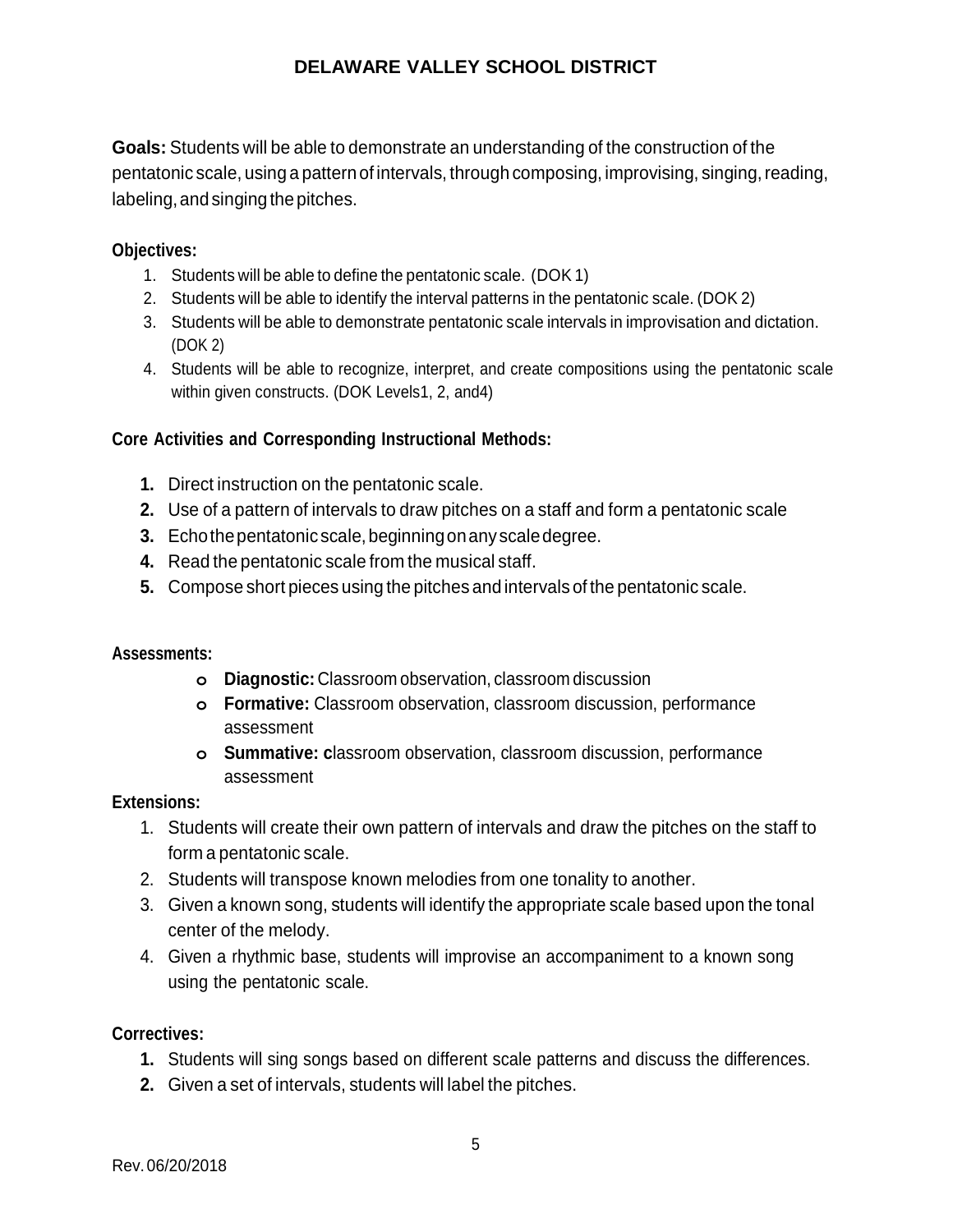**3.** Given a set of intervals, students will play the pitches on classroom instruments.

### **Materials and Resources:**

Any song containing the pentatonic scale.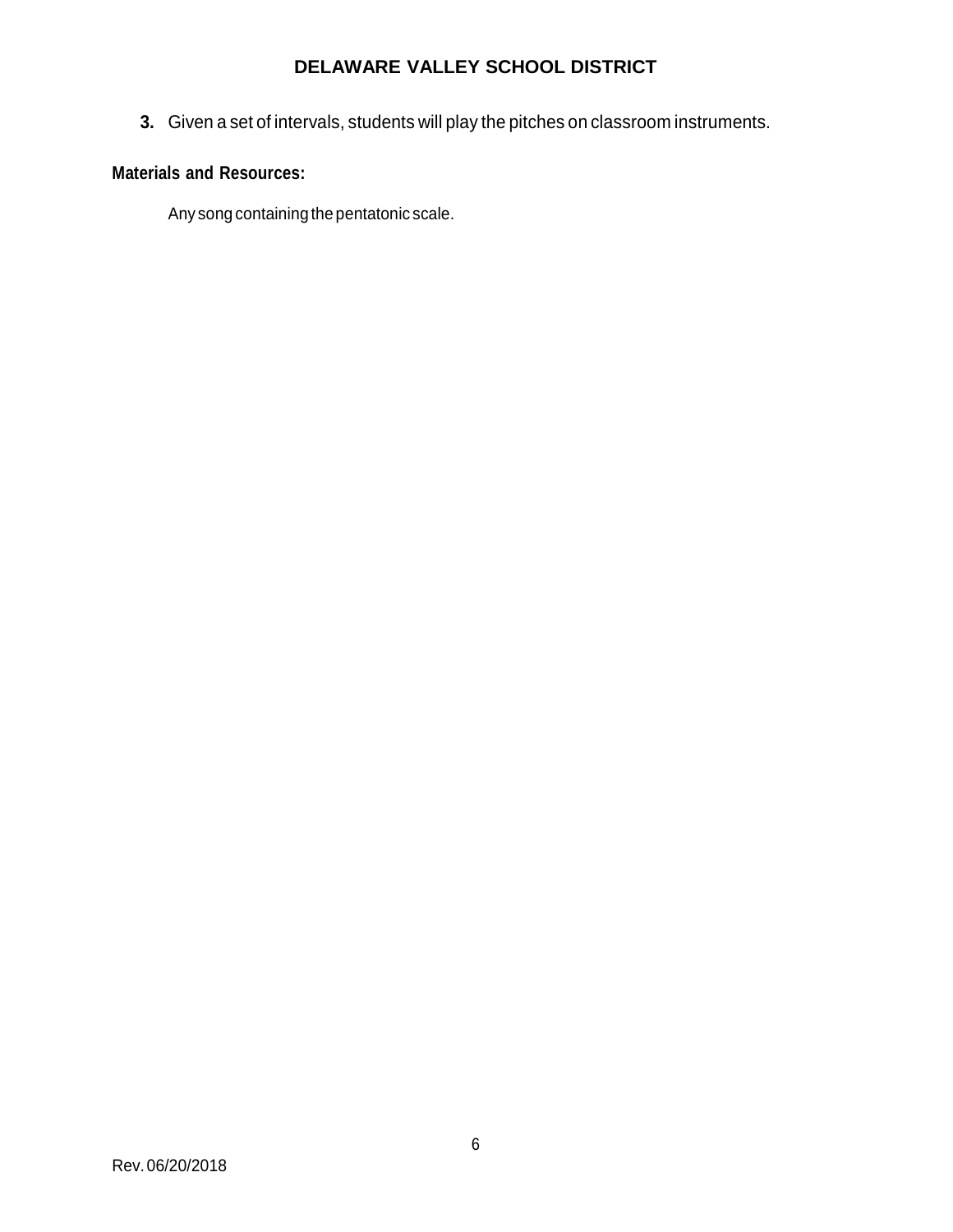#### **Unit#2: Beamed Sixteenth Note Rhythms**

**MarkingPeriod:** Second Marking Period (18

Days)

#### **Standard(s):**

#### **PA Department of Education Academic Standards for the Arts and Humanities**

9.1.5A, 9.1.5.B, 9.1.5.C, 9.1.5.D, 9.1.5.E, 9.1.5.H, 9.1.5.K, 9.2.5.A, 9.2.5.G, 9.2.5.K, 9.3.5.A, 9.3.5.E

#### **National Association for Music Education Core Music Standards**

MU:Cr.1.1.4a, MU:Cr1.1.4b, MU:Cr2.1.4a, MU:Cr2.1.4b, MU:Cr3.1.4a, MU:Cr3.2.4a, MU:Pr4.1.4a, MU:Pr4.2.4a, MU:Pr4.2.4b, MU:Pr4.2.3c, MU:Pr4.3.4a, MU:Pr5.1.4a, MU:Pr5.1.4b, MU:Pr6.1.4a, MU:Pr6.1.4b, MU:Re7.1.4a, MU:Re8.1.4a, MU:Re9.1.4a, MU:Cn10.04a, MU:Cn11.04.a,

#### **Anchor(s):**

R4.A.1, R4.A.2, R4.B.1, R4.B.2, R4.B.3

#### **Big Idea(s):**

The skills, techniques, elements, and principles of the arts can be learned, studied, refined, and practiced.

**Essential Questions:** How does rehearsal affect a musician's skills?

**Concepts:** Musicians rehearse to improve skills.

**Competencies:**Documenttherehearsalprocessandexplainhowitaffectsperformance.

Artists use tools and resources, as well as their own experiences and skills, to create art.

**Essential Questions:** How does music sound when it is performed by different groups? **Concepts:** Different groups of voices or instruments have different sounds.

**Competencies:**Experimentwith different instrument/voice groupings and explainhowthose choices affect music.

The arts provide a medium to understand and exchange ideas.

**Essential Questions:** How can music tell a story?

**Concepts:** There are styles of music that are written to tell stories.

**Competencies:** Perform and describe music that tells a story.

There are formal and informal processes used to assess the qualities of works in the arts.

**EssentialQuestions:** How do people use different models of artistic criticism to determine the quality of music works?

**Concepts:** People use different models to determine the quality of musical works.

**Competencies:** Read, discuss, and respond to different examples of artistic criticism.

**Overview:** Beamed sixteenth notes are a fundamental musical concept ofrhythm, through which students may better comprehend the reading, notation, performance, and improvisation ofmusic.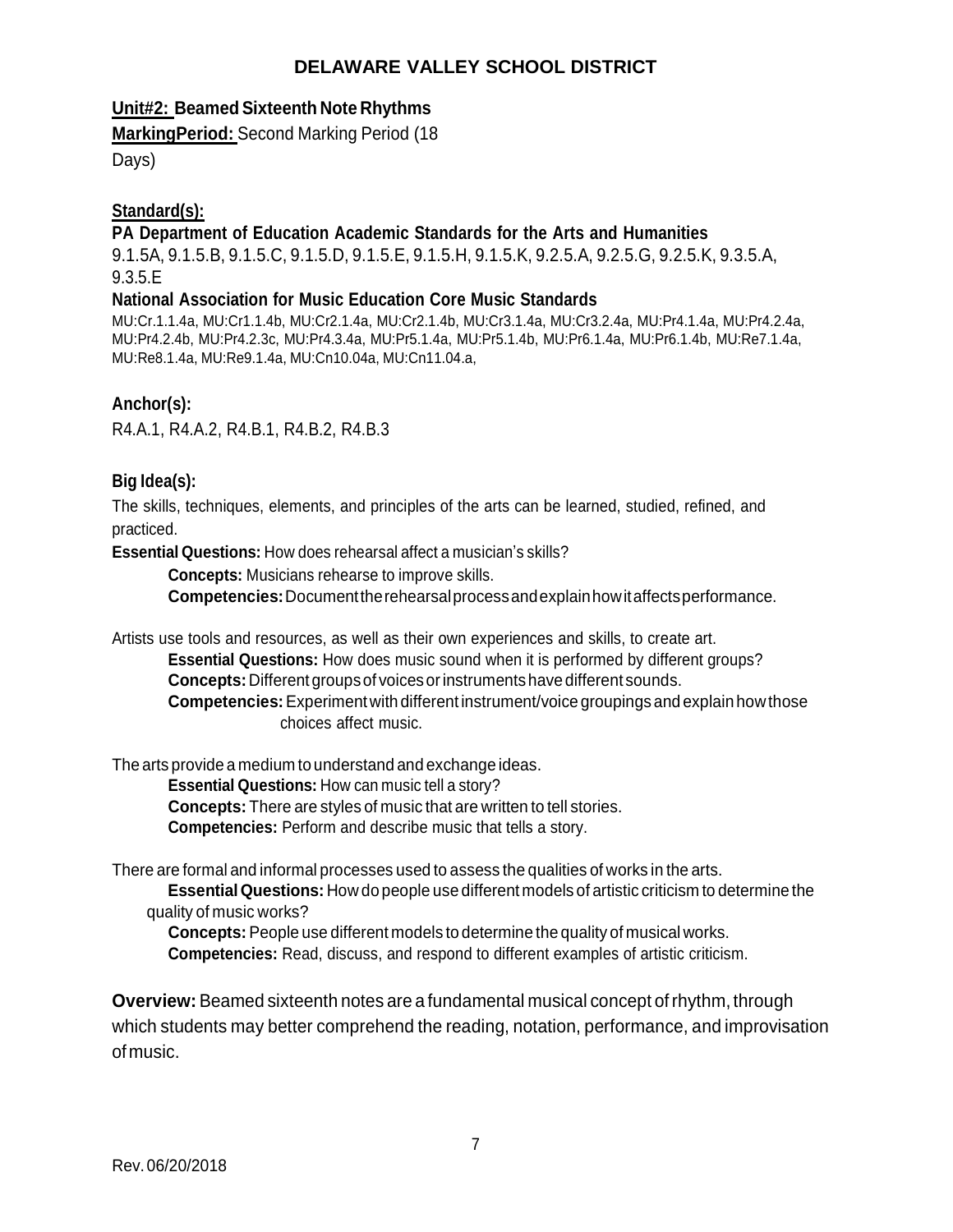**Goals:**Students will be ableto recognize, demonstrate, notate, label, compose, andimprovise usingbeamedsixteenthnotes.

#### **Objectives:**

- 1. Students will be able to define beamed sixteenth notes. (DOK 1)
- 2. Students will be able to identify patterns of beamed sixteenth notes in composition both visuallyandaurally.(DOK2)
- 3. Students will be able to demonstrate beamed sixteenth notes in improvisation and dictation. (DOK 2)
- 4. Students will be able to recognize, interpret, and create compositions using beamed sixteenth note rhythms within given constructs. (DOK 1, 2, and 4)

#### **Core Activities and Corresponding Instructional Methods:**

- **1.** Direct instruction on beamed sixteenth note rhythms.
- **2.** Use of beamed sixteenth notes in instrumental accompaniment.
- **3.** Echo beamed sixteenth note rhythms, within the context of rhythmic patterns.
- **4.** Read rhythms containing beamed sixteenth note rhythms.
- **5.** Compose short pieces using beamed sixteenth notes as an available rhythm.

#### **Assessments:**

- **o Diagnostic:** Classroom observation, classroom discussion, echo patterns, steady beat exercises
- **o Formative:** Classroom observation, classroom discussion, echo patterns, compositions, rhythm reading exercises
- **o Summative: c**lassroom observation, classroom discussion, individual echo rhythms, written assessment, group compositions

#### **Extensions:**

- **1.** Students will create their own rhythms using beamed sixteenth notes.
- **2.** Students will play the "Poison Rhythm" game and the "Train Rhythm" game.
- **3.** Given a known song, students will add rhythmic accompaniment using beamed sixteenth note patterns.
- **4.** Students will lead rhythmic games.

#### **Correctives:**

- **1.** Given a pattern of rhythms, students will label the rhythms.
- **2.** Given a pattern of rhythms, students will play the rhythms on classroom instruments.
- **3.** Students will take known rhythmic patterns and replace one of the figures with beamed sixteenth notes to read and to play.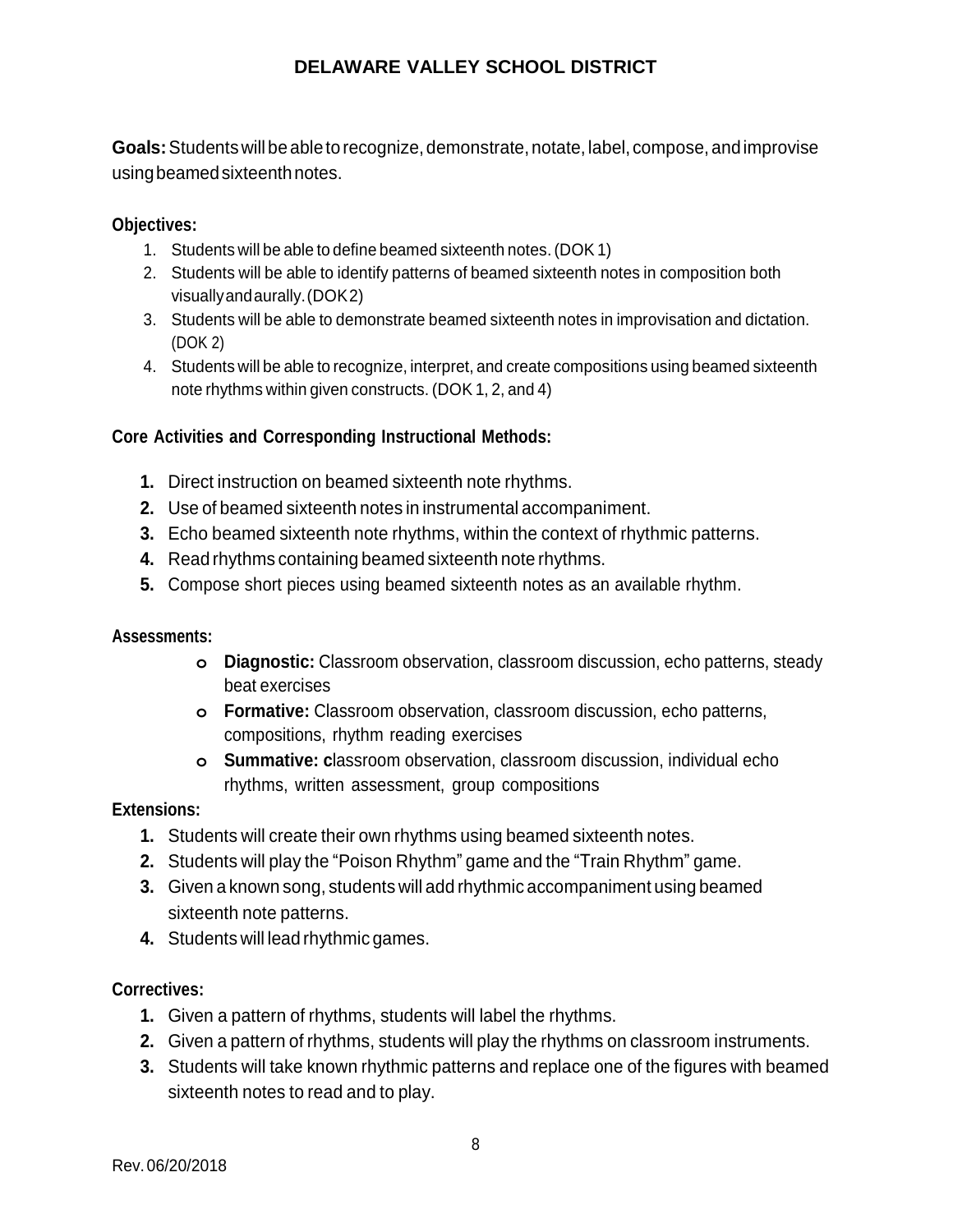# **Materials and Resources:**

Chicken on a Fencepost Ging Gang Gooley Galway Piper

Cripple Creek Woodchuck rhythm canon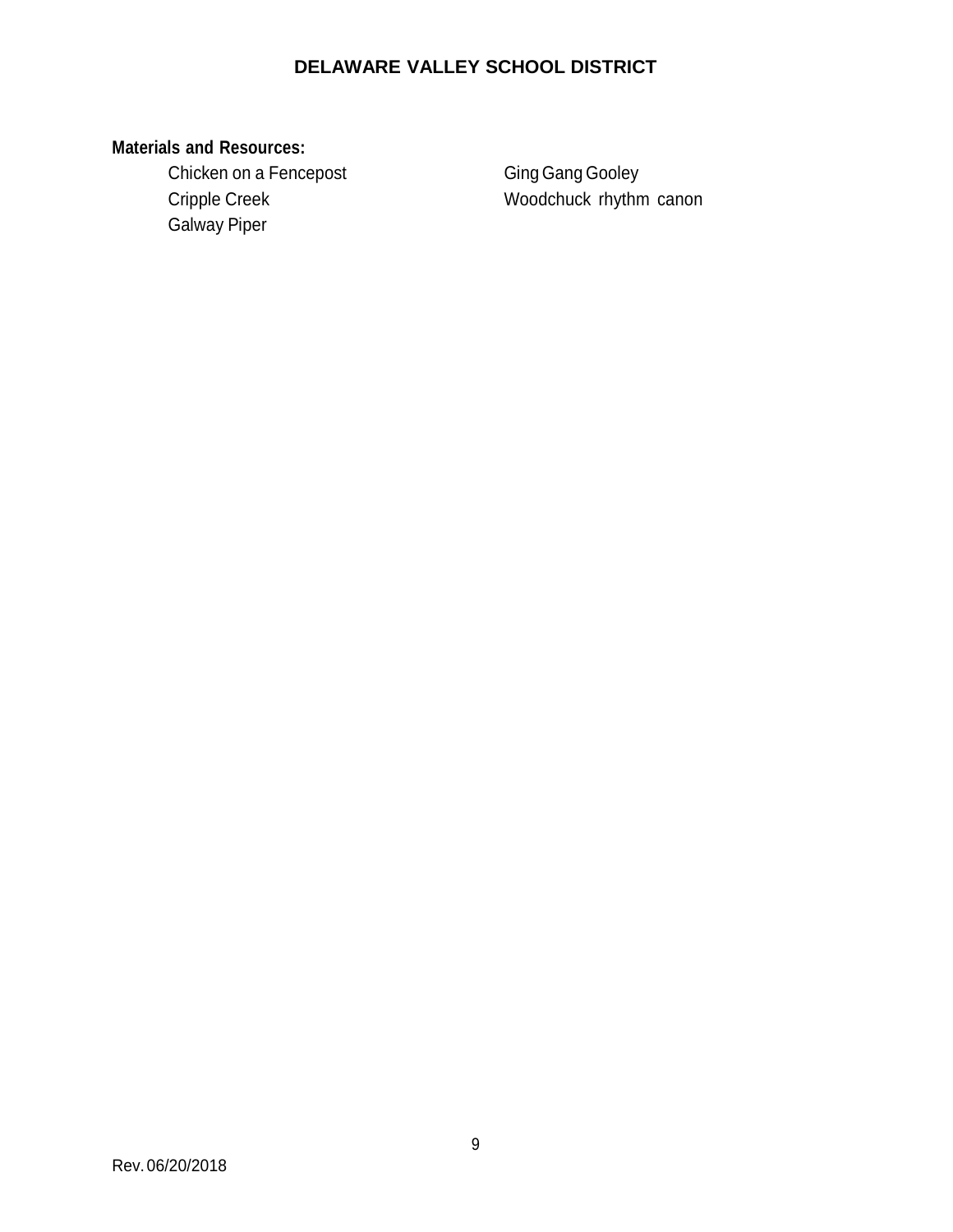**Unit#3: The Pitch "Fa"**

**MarkingPeriod:** Second Marking Period (18 Days)

#### **Standard(s):**

#### **PA Department of Education Academic Standards for the Arts and Humanities**

9.1.5A, 9.1.5.B, 9.1.5.C, 9.1.5.D, 9.1.5.E, 9.1.5.H, 9.1.5.K, 9.2.5.A, 9.2.5.G, 9.2.5.K, 9.3.5.A, 9.3.5.E

#### **National Association for Music Education Core Music Standards**

MU:Cr.1.1.4a, MU:Cr1.1.4b, MU:Cr2.1.4a, MU:Cr2.1.4b, MU:Cr3.1.4a, MU:Cr3.2.4a, MU:Pr4.1.4a, MU:Pr4.2.4a, MU:Pr4.2.4b, MU:Pr4.2.3c, MU:Pr4.3.4a, MU:Pr5.1.4a, MU:Pr5.1.4b, MU:Pr6.1.4a, MU:Pr6.1.4b, MU:Re7.1.4a, MU:Re8.1.4a, MU:Re9.1.4a, MU:Cn10.04a, MU:Cn11.04.a,

#### **Anchor(s):**

R4.A.1, R4.A.2, R4.B.1, R4.B.2, R4.B.3

#### **Big Idea(s):**

The skills, techniques, elements, and principles of the arts can be learned, studied, refined, and practiced.

**Essential Questions:** How does rehearsal affect a musician's skills?

**Concepts:** Musicians rehearse to improve skills.

**Competencies:**Documenttherehearsalprocessandexplainhowitaffectsperformance.

Artists use tools and resources, as well as their own experiences and skills, to create art. **Essential Questions:** How does music sound when it is performed by different groups? **Concepts:** Different groups of voices or instruments have different sounds. **Competencies:**Experimentwith different instrument/voice groupings and explainhowthose choices affect music.

The arts provide a medium to understand and exchange ideas.

**Essential Questions:** How can music tell a story?

**Concepts:** There are styles of music that are written to tell stories.

**Competencies:** Perform and describe music that tells a story.

There are formal and informal processes used to assess the qualities of works in the arts.

**EssentialQuestions:** How do people use different models of artistic criticism to determine the quality of music works?

**Concepts:** People use different models to determine the quality of musical works. **Competencies:** Read, discuss, and respond to different examples of artistic criticism.

**Overview:** The pitch "fa" is a fundamental musical concept of pitch and interval, through which students may better comprehend the reading, notation, performance, and improvisation of music.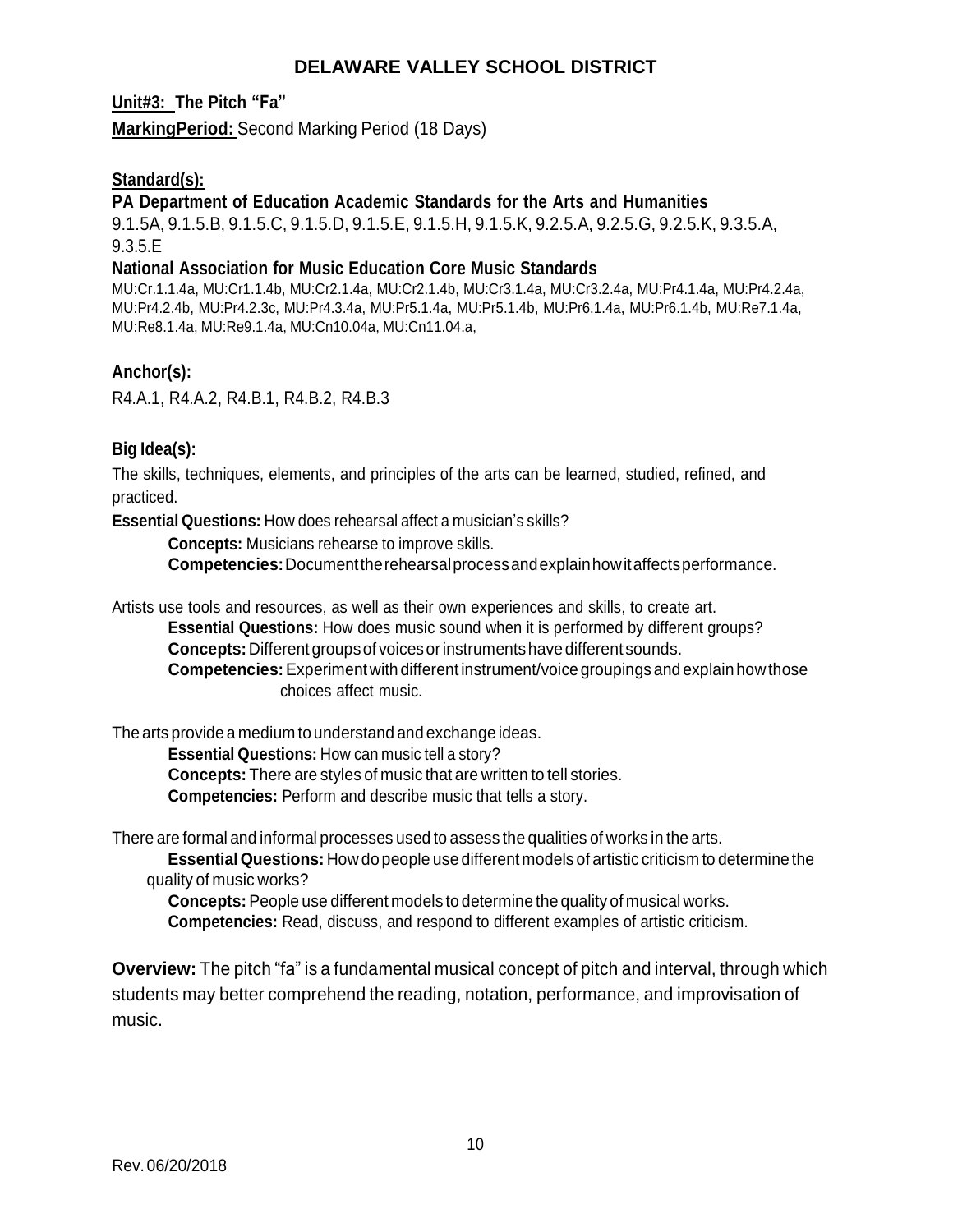**Goals:**Students will be ableto recognize, demonstrate, notate, label, compose, andimprovise using the pitch "fa."

### **Objectives:**

- 1. Students will be able to define the pitch "fa." (DOK 1)
- 2. Students will be able to identify patterns of intervals that include the pitch "fa." (DOK 2)
- 3. Students will be able to demonstrate intervals using "fa" in improvisation and dictation. (DOK 2)
- 4. Students will be able to recognize, interpret, and create compositions using "fa" within given constructs.(DOK1,2,and4)

#### **Core Activities and Corresponding Instructional Methods:**

- **1.** Direct instruction on the pitch "fa."
- **2.** Use of a pattern of intervals to draw pitches on a staff and form a scale including "fa."
- **3.** Echo patterns including "fa," beginning on any scale degree.
- **4.** Read the pitch "fa" from the musical staff.
- **5.** Compose short pieces using all known pitches and intervals, including "fa."

#### **Assessments:**

- **o Diagnostic:** Classroom observation, classroom discussion, interval echo singing
- **o Formative:** Classroom observation, classroom discussion, echo patterns, compositions, note reading exercises
- **o Summative: c**lassroom observation, classroom discussion, individual interval singing, written assessment

#### **Extensions:**

- **1.** Students will create their own pattern of intervals including "fa," and draw the pitches on the staff.
- **2.** Given a known song, students will create an ostinato including "fa" to perform vocally and/or instrumentally.
- **3.** Given a rhythmic base, students will improvise an accompaniment to a known song using the pitch "fa."
- **4.** Students will take melodic dictation including "fa."

#### **Correctives:**

- **1.** Students will participate in an echo-sing activity.
- **2.** Given a starting pitch, students will sing the pitches another student signs or points to on a staff or tone ladder.

#### **Materials and Resources:**

Any song containing the pitch "fa"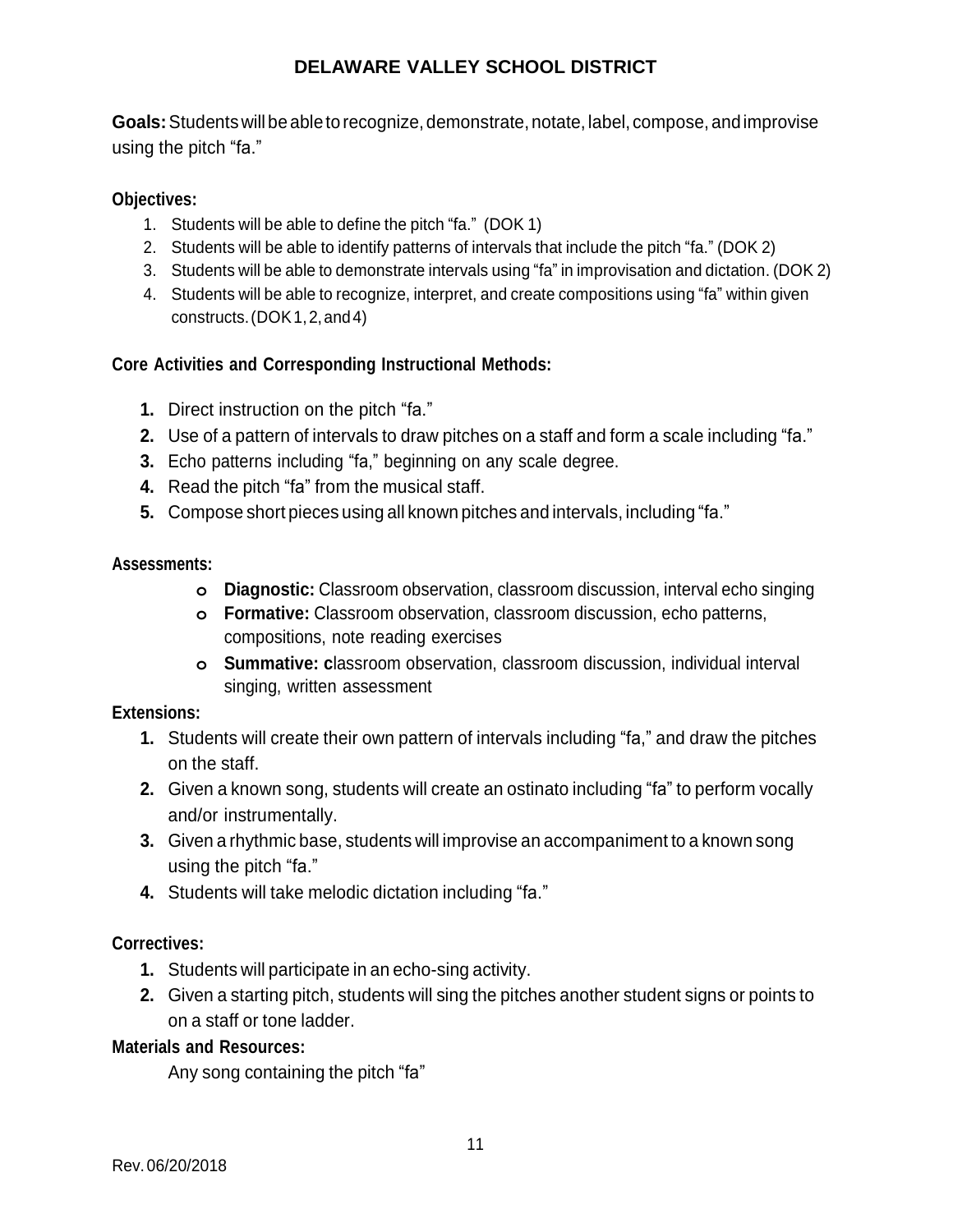#### **Unit#4: Eighth Rests and Anacrusis**

**MarkingPeriod:** Second Marking

Period(18 Days)

#### **Standard(s):**

#### **PA Department of Education Academic Standards for the Arts and Humanities**

9.1.5A, 9.1.5.B, 9.1.5.C, 9.1.5.D, 9.1.5.E, 9.1.5.H, 9.1.5.K, 9.2.5.A, 9.2.5.G, 9.2.5.K, 9.3.5.A, 9.3.5.E

#### **National Association for Music Education Core Music Standards**

MU:Cr.1.1.4a, MU:Cr1.1.4b, MU:Cr2.1.4a, MU:Cr2.1.4b, MU:Cr3.1.4a, MU:Cr3.2.4a, MU:Pr4.1.4a, MU:Pr4.2.4a, MU:Pr4.2.4b, MU:Pr4.2.3c, MU:Pr4.3.4a, MU:Pr5.1.4a, MU:Pr5.1.4b, MU:Pr6.1.4a, MU:Pr6.1.4b, MU:Re7.1.4a, MU:Re8.1.4a, MU:Re9.1.4a, MU:Cn10.04a, MU:Cn11.04.a,

#### **Anchor(s):**

R4.A.1, R4.A.2, R4.B.1, R4.B.2, R4.B.3, M4.A.1, M4.D.1

#### **Big Idea(s):**

The skills, techniques, elements, and principles of the arts can be learned, studied, refined, and practiced.

**Essential Questions:** How does rehearsal affect a musician's skills?

**Concepts:** Musicians rehearse to improve skills.

**Competencies:**Documenttherehearsalprocessandexplainhowitaffectsperformance.

Artists use tools and resources, as well as their own experiences and skills, to create art.

**Essential Questions:** How does music sound when it is performed by different groups? **Concepts:**Different groupsof voicesorinstrumentshavedifferent sounds.

**Competencies:**Experimentwith different instrument/voice groupings and explainhowthose choices affect music.

The arts provide a medium to understand and exchange ideas.

**Essential Questions:** How can music tell a story?

**Concepts:** There are styles of music that are written to tell stories.

**Competencies:** Perform and describe music that tells a story.

There are formal and informal processes used to assess the qualities of works in the arts.

**EssentialQuestions:** How do people use different models of artistic criticism to determine the quality of music works?

**Concepts:** People use different models to determine the quality of musical works. **Competencies:** Read, discuss, and respond to different examples of artistic criticism.

**Overview:**Eighthrestsandanacrusesarefundamental musical conceptsofrhythm,through which students may better comprehend the reading, notation, performance, and improvisation ofmusic.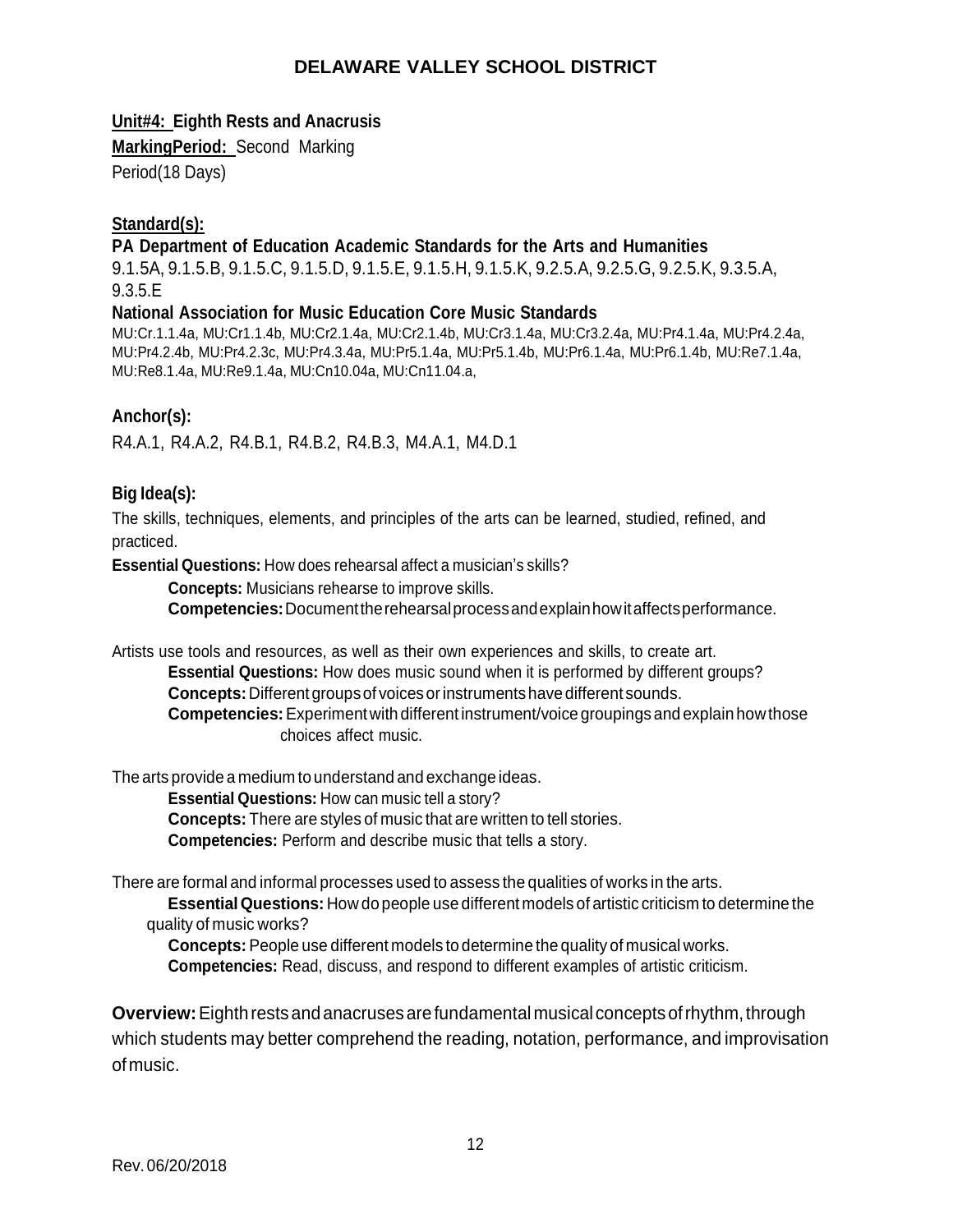**Goals:**Students will be ableto recognize, demonstrate, notate, label, compose, andimprovise using eighth rests and anacruses.

#### **Objectives:**

- 1. Students will be able to define eighth rests and anacrusis. (DOK 1)
- 2. Students will be able to identify patterns including eighth rests and anacruses. (DOK 2)
- 3. Students will be able to demonstrate eighth rests and anacruses in improvisation and dictation. (DOK 2)
- 4. Students will be able to recognize, interpret, and create compositions using eighth rests and anacruses within given constructs. (DOK 1, 2, and 4)

### **Core Activities and Corresponding Instructional Methods:**

- **1.** Direct instruction on eighth rests and anacruses.
- **2.** Use of eighth rests and anacruses in instrumental accompaniment.
- **3.** Echo eighth rests and anacruses, within the context of rhythmic patterns.
- **4.** Read rhythms containing eighth rests and anacruses.
- **5.** Compose short pieces using eighth rests as an available rhythm.

#### **Assessments:**

- **o Diagnostic:** Classroom observation, classroom discussion, echo patterns
- **o Formative:** Classroom observation, classroom discussion, echo patterns, compositions, rhythm reading exercises
- **o Summative: c**lassroom observation, classroom discussion, individual echo rhythms, written assessment, group compositions

#### **Extensions:**

- **1.** Students will create their own rhythms including eighth rests and anacruses.
- **2.** Given a known song, students will add rhythmic accompaniment using eighth rests and anacruses to be performed vocally and/or instrumentally.
- **3.** Students will take rhythmic dictation including eighth rests and anacruses.

#### **Correctives:**

- **1.** Students will participate in an echo-rhythm activity.
- **2.** Students will replace figures in known rhythmic patterns with eighth rests and anacruses, then read and perform the new rhythm.

#### **Materials and Resources:**

Any song that contains eighth rests and/or anacruses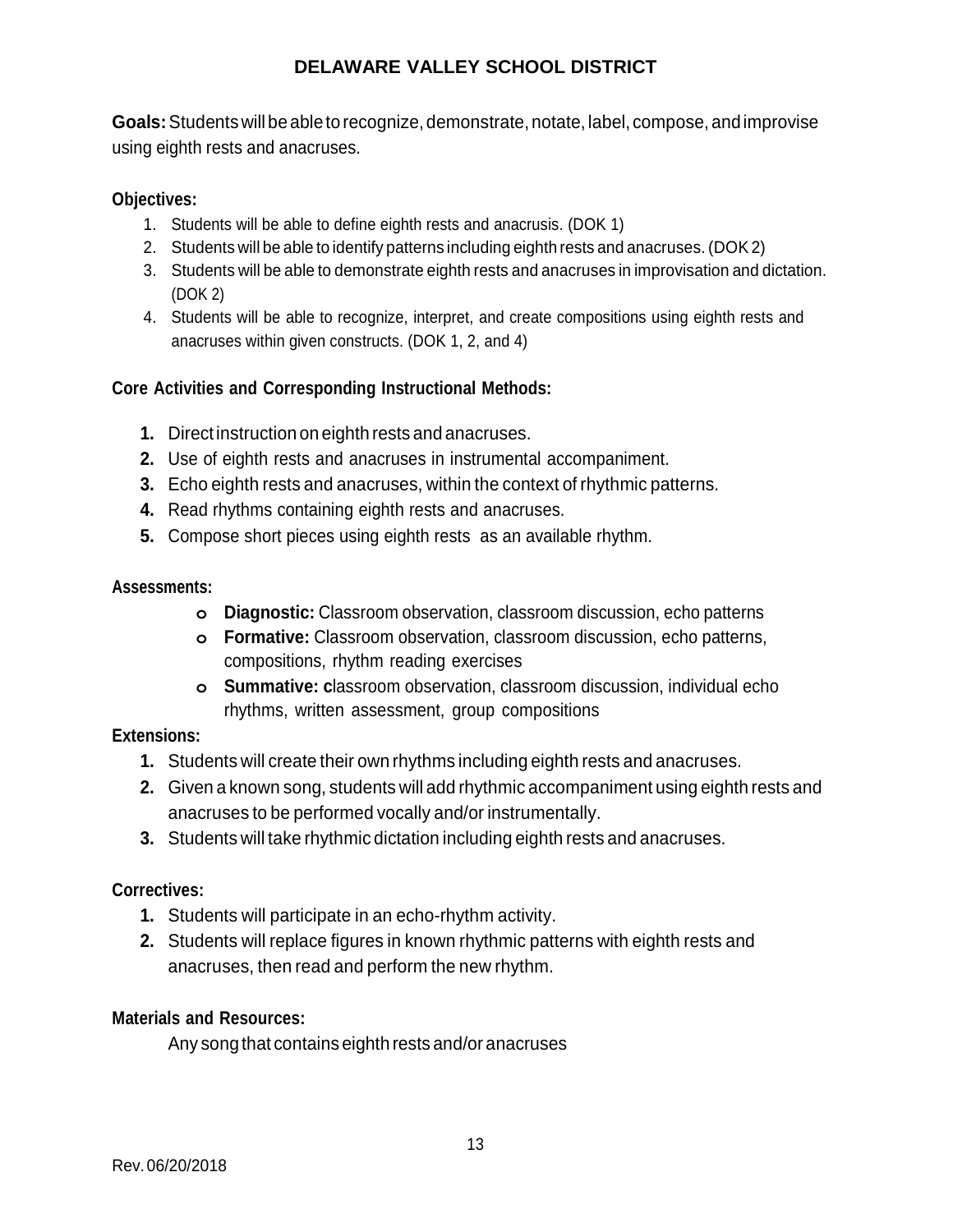**Unit#5: The Pitch "Ti"** 

**MarkingPeriod:** Third Marking Period

(18 Days)

#### **Standard(s):**

#### **PA Department of Education Academic Standards for the Arts and Humanities**

9.1.5A, 9.1.5.B, 9.1.5.C, 9.1.5.D, 9.1.5.E, 9.1.5.H, 9.1.5.K, 9.2.5.A, 9.2.5.G, 9.2.5.K, 9.3.5.A, 9.3.5.E

#### **National Association for Music Education Core Music Standards**

MU:Cr.1.1.4a, MU:Cr1.1.4b, MU:Cr2.1.4a, MU:Cr2.1.4b, MU:Cr3.1.4a, MU:Cr3.2.4a, MU:Pr4.1.4a, MU:Pr4.2.4a, MU:Pr4.2.4b, MU:Pr4.2.3c, MU:Pr4.3.4a, MU:Pr5.1.4a, MU:Pr5.1.4b, MU:Pr6.1.4a, MU:Pr6.1.4b, MU:Re7.1.4a, MU:Re8.1.4a, MU:Re9.1.4a, MU:Cn10.04a, MU:Cn11.04.a,

#### **Anchor(s):**

R4.A.1, R4.A.2, R4.B.1, R4.B.2, R4.B.3

#### **Big Idea(s):**

The skills, techniques, elements, and principles of the arts can be learned, studied, refined, and practiced.

**Essential Questions:** How does rehearsal affect a musician's skills?

**Concepts:** Musicians rehearse to improve skills.

**Competencies:**Documenttherehearsalprocessandexplainhowitaffectsperformance.

Artists use tools and resources, as well as their own experiences and skills, to create art.

**Essential Questions:** How does music sound when it is performed by different groups? **Concepts:**Different groupsof voicesorinstrumentshavedifferent sounds.

**Competencies:**Experimentwith different instrument/voice groupings and explainhowthose choices affect music.

The arts provide a medium to understand and exchange ideas.

**Essential Questions:** How can music tell a story?

**Concepts:** There are styles of music that are written to tell stories.

**Competencies:** Perform and describe music that tells a story.

There are formal and informal processes used to assess the qualities of works in the arts.

**EssentialQuestions:** How do people use different models of artistic criticism to determine the quality of music works?

**Concepts:** People use different models to determine the quality of musical works. **Competencies:** Read, discuss, and respond to different examples of artistic criticism.

**Overview:** The pitch "ti" is a fundamental musical concept of pitch and interval, through which students may better comprehend the reading, notation, performance, and improvisation of music.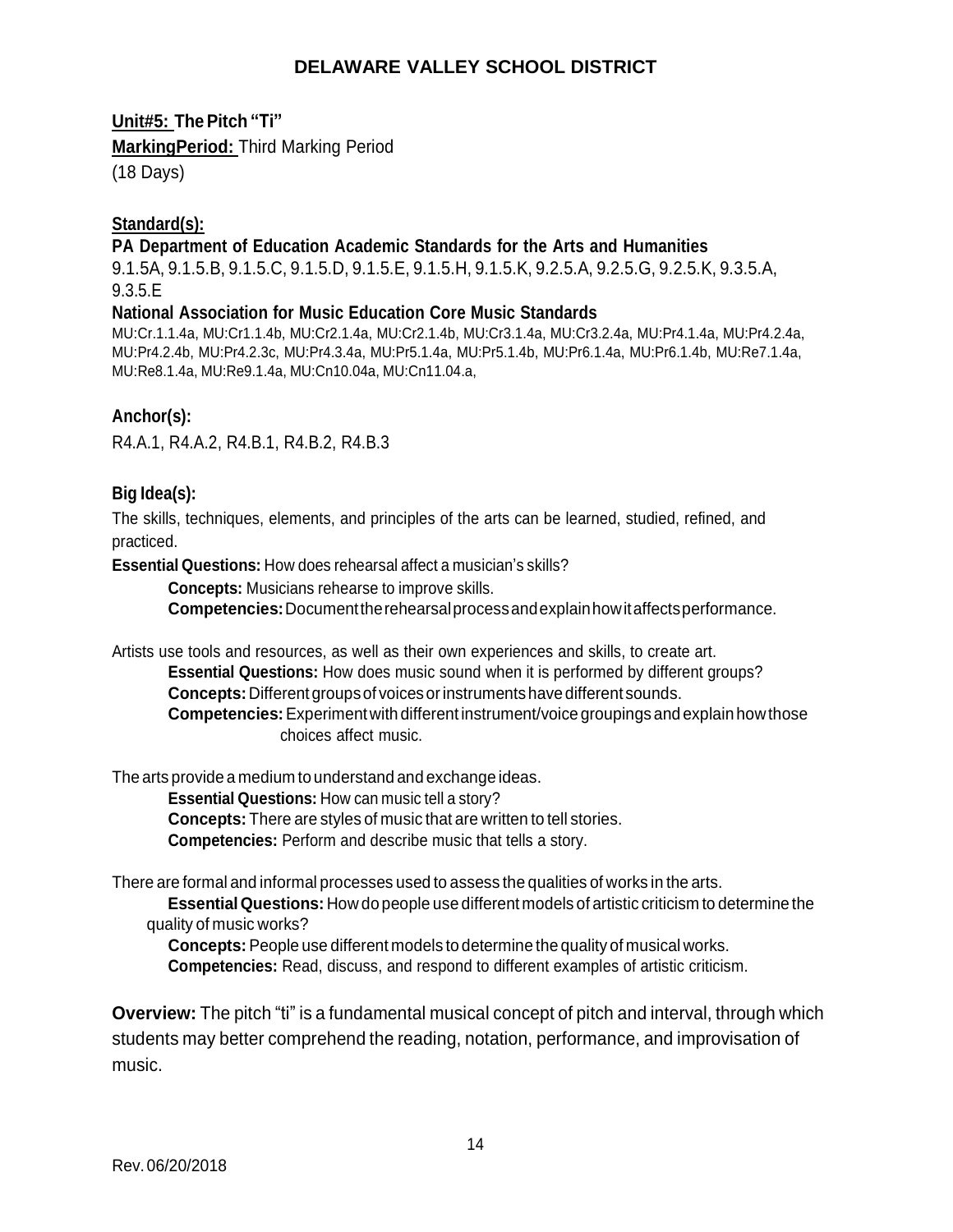**Goals:**Students will be ableto recognize, demonstrate, notate, label, compose, andimprovise using the pitch "ti."

#### **Objectives:**

- 1. Students will be able to define the pitch "ti." (DOK 1)
- 2. Students will be able to identify patterns of intervals that include the pitch "ti." (DOK 2)
- 3. Students will be able to demonstrate intervals using "ti" in improvisation and dictation. (DOK 2)
- 4. Students will be able to recognize, interpret, and create compositions using "ti" within given constructs.(DOK1,2,and4)

#### **Core Activities and Corresponding Instructional Methods:**

- **1.** Direct instruction on the pitch "ti."
- **2.** Use of a pattern of intervals to draw pitches on a staff and form a scale including "ti."
- **3.** Echo patterns including "ti," beginning on any scale degree.
- **4.** Readthepitch"ti"fromthemusicalstaff.
- **5.** Compose short pieces using all known pitches and intervals, including "ti."

#### **Assessments:**

- **o Diagnostic:** Classroom observation, classroom discussion, interval echo singing
- **o Formative:** Classroom observation, classroom discussion, echo patterns, compositions, note reading exercises
- **o Summative: c**lassroom observation, classroom discussion, individual interval singing, written assessment

#### **Extensions:**

- **1.** Students will create their own pattern of intervals including "ti," and draw the pitches on the staff.
- **2.** Given a known song, students will create an ostinato including "ti" to perform vocally and/or instrumentally.
- **3.** Given a rhythmic base, students will improvise an accompaniment to a known song using the pitch "ti."
- **4.** Students will take melodic dictation including "ti."

### **Correctives:**

- **3.** Students will participate in an echo-sing activity.
- **4.** Given a starting pitch, students will sing the pitches another student signs or points to on a staff or tone ladder.

#### **Materials and Resources:**

Anysongcontainingthepitch"ti"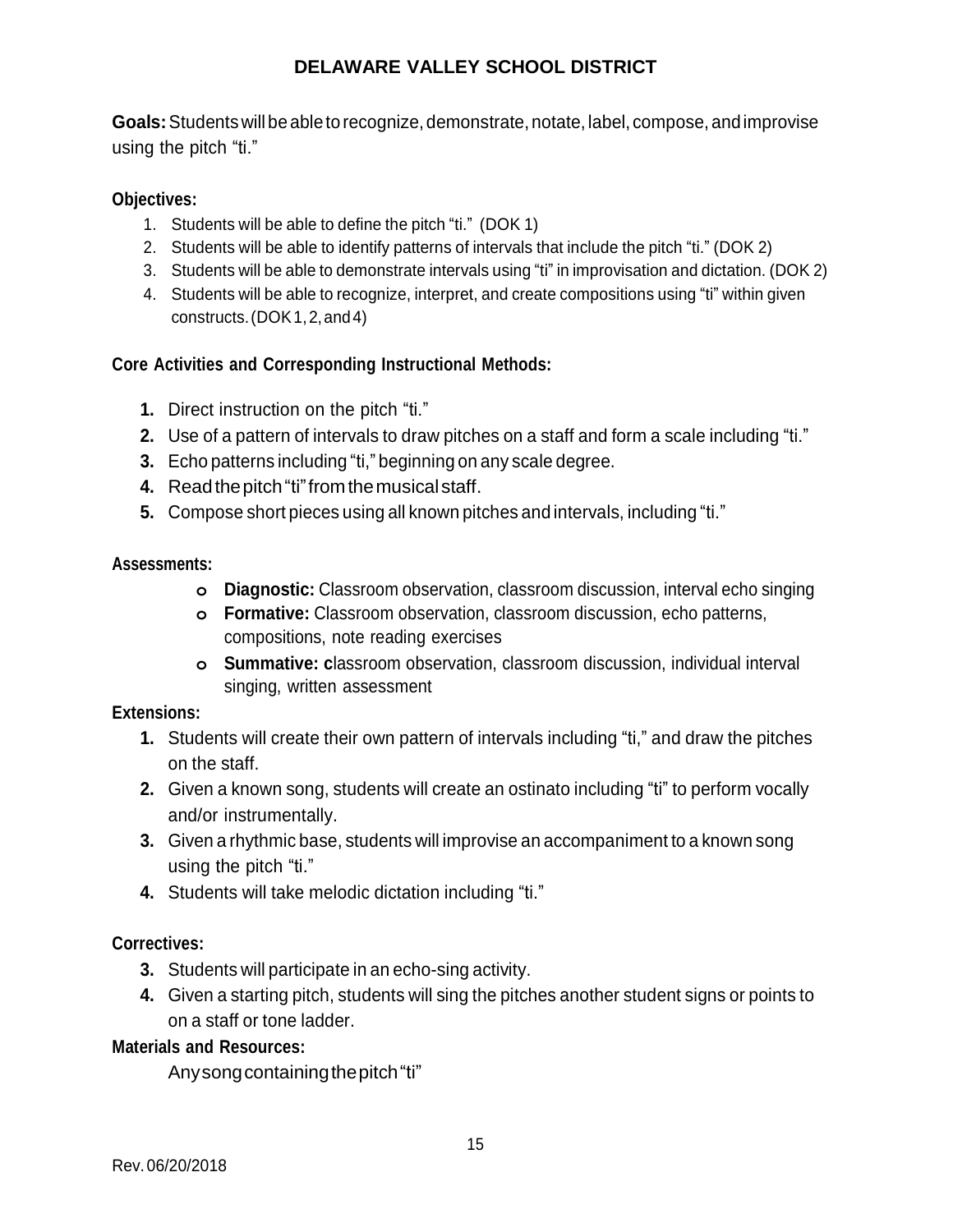#### **Unit#6: Eighth Note/Sixteenth Note Rhythm Combinations**

**MarkingPeriod:** Fourth Marking Period (18 Days)

#### **Standard(s):**

#### **PA Department of Education Academic Standards for the Arts and Humanities**

9.1.5A, 9.1.5.B, 9.1.5.C, 9.1.5.D, 9.1.5.E, 9.1.5.H, 9.1.5.K, 9.2.5.A, 9.2.5.G, 9.2.5.K, 9.3.5.A, 9.3.5.E

#### **National Association for Music Education Core Music Standards**

MU:Cr.1.1.4a, MU:Cr1.1.4b, MU:Cr2.1.4a, MU:Cr2.1.4b, MU:Cr3.1.4a, MU:Cr3.2.4a, MU:Pr4.1.4a, MU:Pr4.2.4a, MU:Pr4.2.4b, MU:Pr4.2.3c, MU:Pr4.3.4a, MU:Pr5.1.4a, MU:Pr5.1.4b, MU:Pr6.1.4a, MU:Pr6.1.4b, MU:Re7.1.4a, MU:Re8.1.4a, MU:Re9.1.4a, MU:Cn10.04a, MU:Cn11.04.a,

#### **Anchor(s):**

R4.A.1, R4.A.2, R4.B.1, R4.B.2, R4.B.3, M4.A.1, M4.D.1

#### **Big Idea(s):**

The skills, techniques, elements, and principles of the arts can be learned, studied, refined, and practiced.

**Essential Questions:** How does rehearsal affect a musician's skills?

**Concepts:** Musicians rehearse to improve skills. **Competencies:**Documenttherehearsalprocessandexplainhowitaffectsperformance.

Artists use tools and resources, as well as their own experiences and skills, to create art. **Essential Questions:** How does music sound when it is performed by different groups? **Concepts:** Different groups of voices or instruments have different sounds. **Competencies:**Experimentwith different instrument/voice groupings and explainhowthose choices affect music.

The arts provide a medium to understand and exchange ideas.

**Essential Questions:** How can music tell a story?

**Concepts:** There are styles of music that are written to tell stories.

**Competencies:** Perform and describe music that tells a story.

There are formal and informal processes used to assess the qualities of works in the arts.

**EssentialQuestions:** How do people use different models of artistic criticism to determine the quality of music works?

**Concepts:** People use different models to determine the quality of musical works. **Competencies:** Read, discuss, and respond to different examples of artistic criticism.

**Overview:** Eighth/sixteenth note combinations are a fundamental musical concept of rhythm, through which students may better comprehend the reading, notation, performance, and improvisation of music.

**Goals:**Students will be ableto recognize, demonstrate, notate, label, compose, andimprovise using eighth/sixteenth note combinations.

Rev.06/20/2018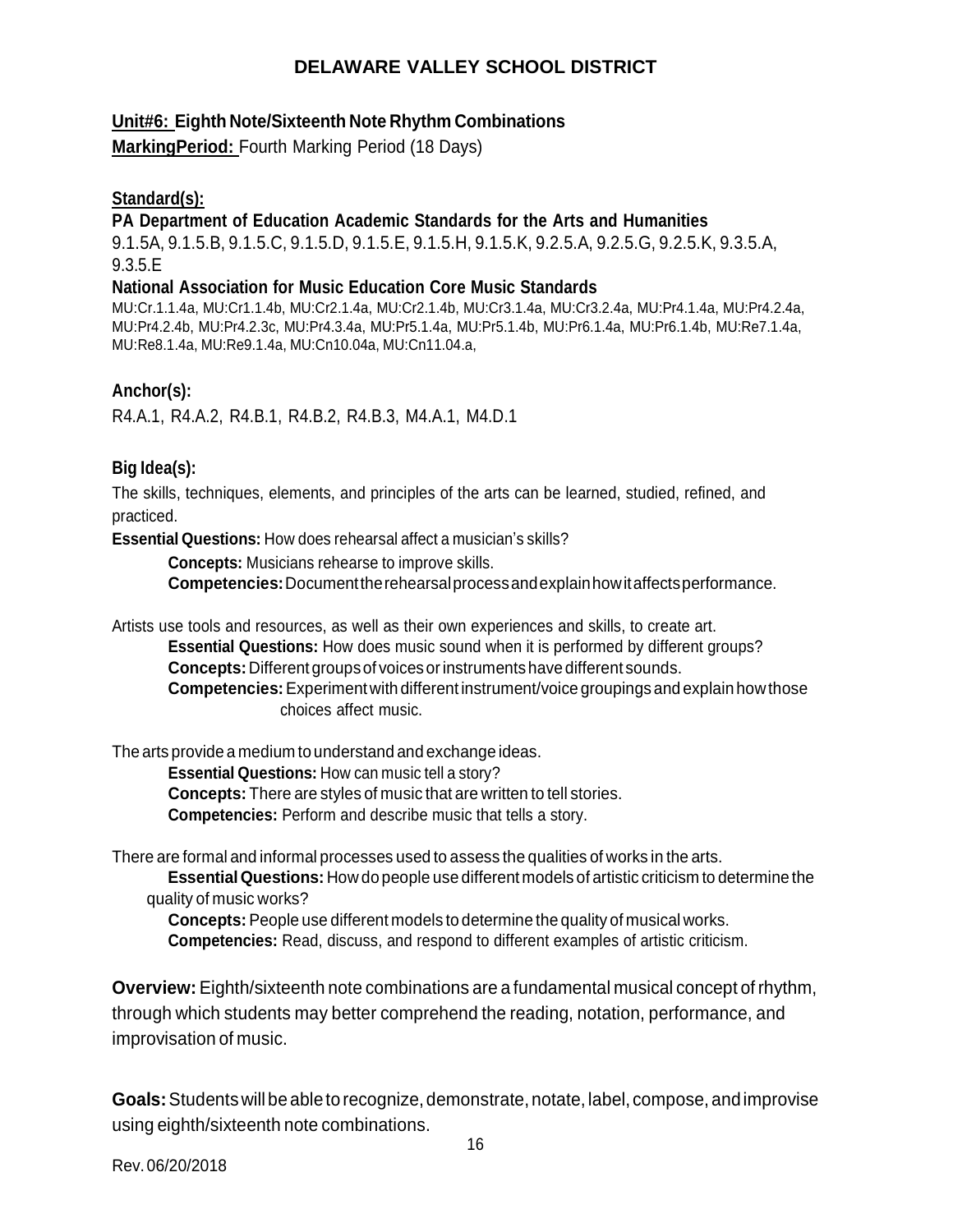#### **Objectives:**

- 1. Students will be able to define eighth/sixteenth note combinations. (DOK 1)
- 2. Students will be able to identify patterns of eighth/sixteenth note combinations in composition bothvisually andaurally.(DOK2)
- 3. Students will be able to demonstrate eighth/sixteenth note combinations in improvisation and dictation.(DOK2)
- 4. Students will be able to recognize, interpret, and create compositions using eighth/sixteenth note combinations within given constructs. (DOK 1, 2, and 4)

#### **Core Activities and Corresponding Instructional Methods:**

- **1.** Direct instruction on eighth/sixteenth note combinations.
- **2.** Use of eighth/sixteenth note combinations in instrumental accompaniment.
- **3.** Echo eighth/sixteenth note combinations, within the context of rhythmic patterns.
- **4.** Read rhythms containing eighth/sixteenth note combinations.
- **5.** Compose short pieces using eighth/sixteenth note combinations as an available rhythm.

#### **Assessments:**

- **o Diagnostic:** Classroom observation, classroom discussion, echo patterns
- **o Formative:** Classroom observation, classroom discussion, echo patterns, compositions, rhythm reading exercises
- **o Summative: c**lassroom observation, classroom discussion, individual echo rhythms, written assessment, group compositions

#### **Extensions:**

- **1.** Students will create their own rhythms using eighth/sixteenth note combinations.
- **2.** Given a known song, students will create an ostinato including eighth/sixteenth note combinations to perform vocally and/or instrumentally.
- **3.** Given a known song, students will add rhythmic accompaniment using eighth/sixteenth notecombinations.
- **4.** Students will take rhythmic dictation including eighth/sixteenth note combinations.

#### **Correctives:**

- **1.** Students will participate in a rhythm-echo activity.
- **2.** Students will take known rhythmic patterns and replace one of the figures with eighth/sixteenth note combinations to read and to play.

#### **Materials and Resources:**

Galway Piper Drunken Sailor German Round